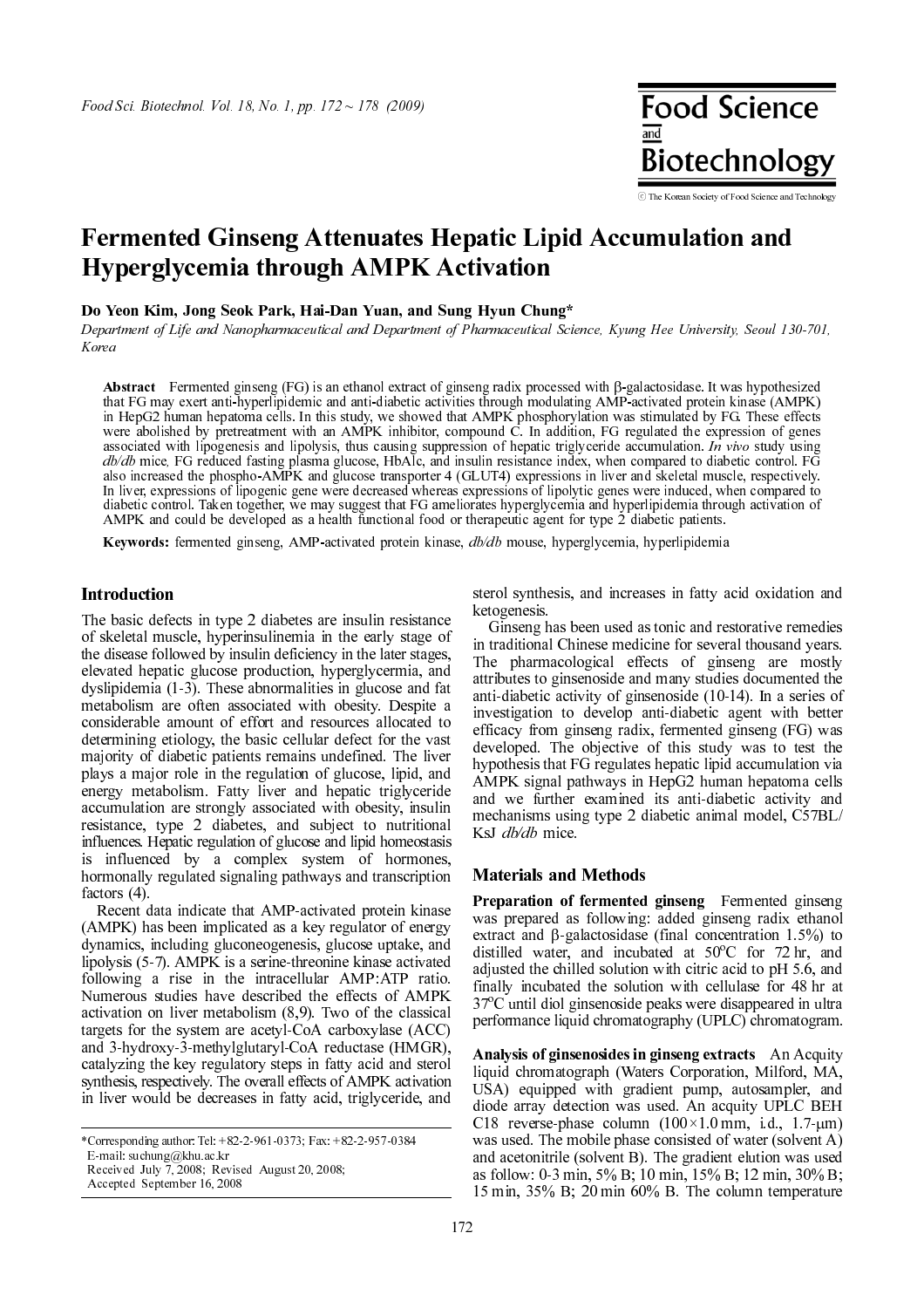was kept constant at  $35^{\circ}$ C, and the flow rate was 0.5 mL/ min (15).

Chemicals Dulbecco's modified Eagle's medium (DMEM) and fetal bovine serum (FBS) were purchased from Gibco BL (Grand Island, NY, USA) and compound C was from Calbiochem (Darmstadt, Germany). Antibodies against AMPK, phospho-AMPK, phospho-LKB1, ACC, and phospho-ACC were from Cell Signaling Technology (Beverly, MA, USA), and anti-actin was from Santa Cruz Biotechnology (Santa Cruz, CA, USA). Reverse transcriptase, Taq polymerase, and MTS solution were supplied by Promega (Mannheim, Germany). The polyvinylidene difluoride blotting membrane was from Millipore (Billerica, MA, USA) and ECL-reagent kit from Intron Biotechnology Inc. (Beverly, MA, USA). Infinity<sup>1M</sup> triacylglycerol reagent was from Asan Pharmaceutical Co. (Hwasung, Korea). Protein and RNA extraction kits were from Intron Biotechnology Inc. Other reagents and chemicals were of analytical grade.

Cell culture and cell cytotoxicity assay Human hepatoma HepG2 cell line was purchased from Korean Cell Line Bank (Seoul, Korea). HepG2 cells were cultured in DMEM containing 10% FBS, 100 unit/mL penicillin, 100 µg/mL streptomycin in an atmosphere of 95% air and 5%  $CO<sub>2</sub>$  at 37<sup>o</sup>C. For cell cytotoxicity assay, HepG2 cells were<br>cultured in 96-well culture plate, and treated with indicated cultured in 96-well culture plate, and treated with indicated concentrations of FG for 24 hr. The cytotoxicity of FG was determined by CellTiter 96 AQueous One solution Cell Proliferation Assay kit (Promega, Madison, WI, USA).

Determination of triglyceride content Triglyceride content was determined in cell lysates using a colorimetric assay and expressed as µg of lipid/mg cellular protein as described (16). Triglyceride levels in cell lysates were measured according to the manufacturer's instruction for Infinity<sup>TM</sup> triacylglycerol reagents.

Animals and treatment Five week-old male C57BL/ KsJ db/db mice were purchased from the Orient (Seoul, Korea) and were acclimatized for 2 week before being randomly assigned into experimental groups. Four groups of 6 mice each were placed in separate cages and fed standard rodent chow (LabDiets, Richmond, IN, USA) and water *ad libitum*. All animals were housed in environmentally controlled conditions with a 12:12-hr light-dark cycle  $(8:00 \text{ AM to } 8:00 \text{ PM})$ , a temperature of  $24 \pm 1^{\circ}\text{C}$ , and a humidity of 55±5% throughout the experimental period. At the age of 7 weeks, C57BL/KsJ db/db mice were randomly divided into 4 groups; control group and 3 treatment groups. The *db/db* mice were orally administered with FG (dissolved in D.W.) for 10-week period. FG 100 or 200 mg/kg (FGL, FGH) were administered for dosedependent experiment. As a positive control, metformin was administrated at a dose of 300 mg/kg (MET). At the end of the experiment, blood was collected for determination of plasma glucose, insulin, and lipid levels, and liver and skeletal muscle were immediately removed from mice. The removed tissues were instantly soaked in liquid nitrogen and stored at −70°C for mRNA and protein analyses.

Blood sampling and plasma assay Blood was withdrawn at the end of the experiment, using a heparinized capillary tube without anesthesia. The blood samples were placed on ice, centrifuged, and plasma stored at −70°C until assay. The plasma glucose concentration was determined using the glucose oxidase method. The plasma insulin concentration was measured according to the protocol described by the manufacturer of the mouse insulin enzyme linked immunosorbent assay (ELISA) kit (Shibayagi Co., Gunma, Japan). Plasma triglyceride was determined using commercially available kit (Asan Pharmaceutical Co., Seoul, Korea). Plasma non-esterified fatty acid (NEFA) concentrations were assayed by an enzymatic colorimetric method (Eiken Chemical Co., Tokyo, Japan). Glycated hemoglobin in whole blood was measured with a Hemoglobin A1c kit (BioSystems S.A., Barcelona, Spain). Plasma adiponectin level was measured according to the protocol described by the manufacturer of the mouse adiponectin ELISA kit (Adipogen, Seoul, Korea). Plasma leptin level was assayed by mouse leptin ELISA kit (Linco Research, MO, USA). Insulin resistance was determined by the homeostasis model assessment (HOMA) method by using the following equation: HOMA value for insulin resistance (HOMA-IR) =fasting insulin ( $\mu$ U/mL)×fasting glucose (mmol/L)/22.5 (17).

Western blot analysis Total protein extracts were prepared using a protein extraction kit and insoluble protein was removed by centrifugation at  $12,000 \times g$  for 20 min. Protein concentrations in cell lysates were measured using a Bio-Rad protein assay kit (Bio-Rad, Hercules, CA, USA). For Western blotting, 40-50 µg of protein was separated by 8% sodium dodecylsulfate-polyacrylamide gel electrophoresis (SDS-PAGE) and transferred to polyvinylidene difluoride membranes in a transfer buffer consisting of 20 mM Tris-HCl, 154 mM glycine, and 20% methanol. The membranes were blocked with 5% nonfat dry milk in Tris-buffered saline with 0.1% Tween 20 and incubated with specific antibodies and revealed with horseradish-peroxidaseconjugated secondary antibodies. The immunoreactive bands were visualized by an enhanced chemiluminescence and then were quantified by a densitometric analysis.

RNA extraction and reverse transcriptase (RT) polymerase chain reaction (PCR) Total RNA was isolated using an EASY-BLUE total RNA extraction kit (Intron Biotechnology Inc.) according to the manufacturer's instruction. Single-strand cDNA synthesis was performed as described previously (18) using 5 µg of RNA, oligo (15)-dT primers and reverse transcriptase in total volume of 50 µL. PCR reactions were performed in a total volume of 20  $\mu$ L comprising 2  $\mu$ L of cDNA product, 0.2 mM of each dNTP, 20 pmol of each primer and 0.8 units of Taq polymerase. Oligonucleotide primer sequences used in PCR amplification were as follows; hGAPDH, forward 5'- TCCACCACCCTGTTGCTGTA-3' and reverse 5'-ACC ACAGTCCATGCCATCAC-3'; hSREBP1c, forward 5'- GTGGCGGCTGCATTGAGAGTGAAG-3 and reverse 5'- AGGTACCCGAGGGCATCCGAGAAT-3'; hFAS, forward 5'-CAAGAACTGCACGGAGGTGT-3' and reverse 5'- AGCTGCCAGAGTCGGAGAAC-3'; hSCD1, forward 5'- TTGCCAGCTCTAGCCTTTAAATTC-3' and reverse 5'-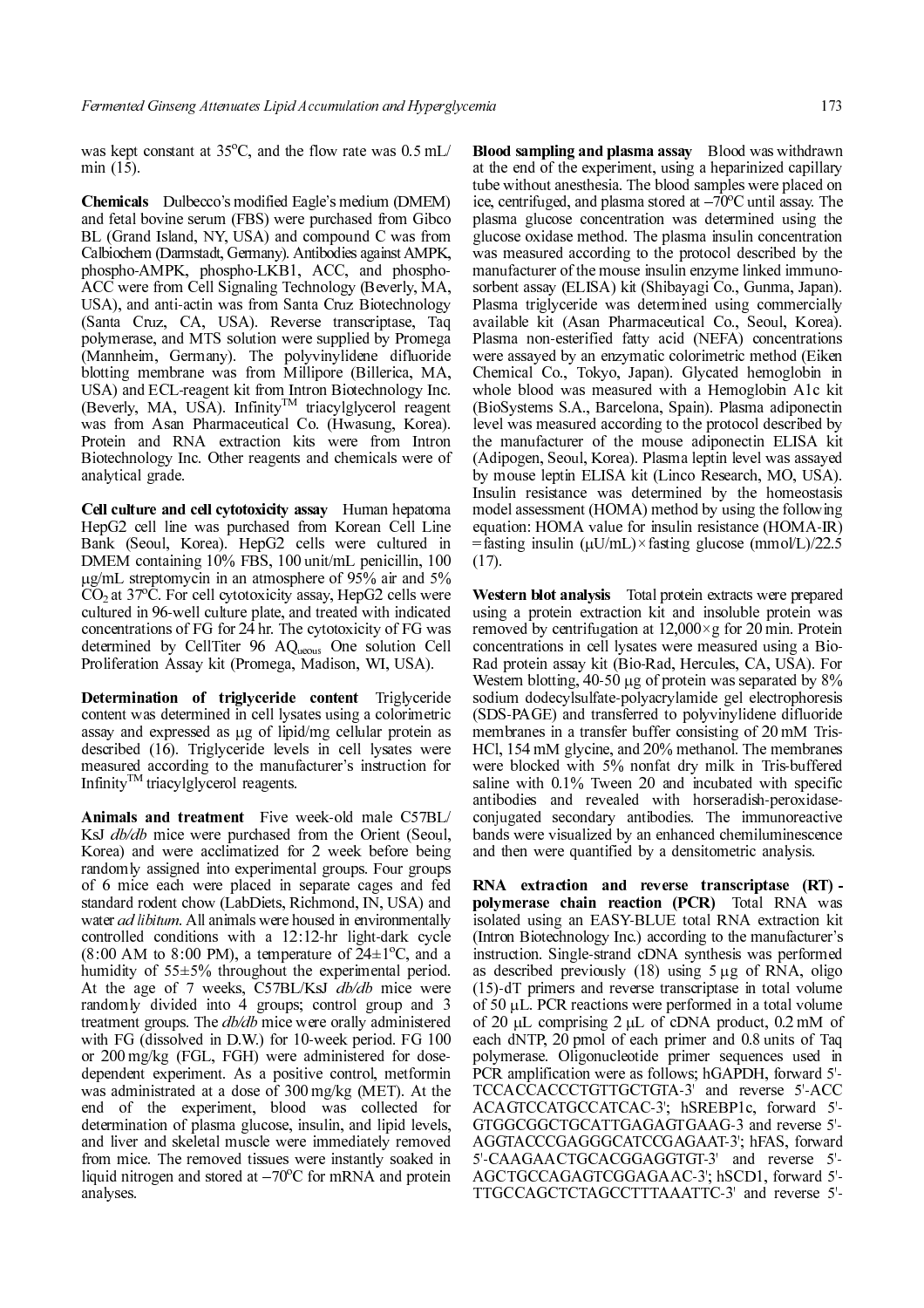

Fig. 1. UPLC profiles of ginseng radix (A) and fermented ginseng (B). 1,  $Rg_1$ ; 2, Rb<sub>1</sub>; 3, Rc; 4, Rb<sub>2</sub>; 5, Rd; 6, compound K.

TCCTGGTAGCATTATTCAGTAGTT-3'; hCD36, forward 5'-GGGCTATAGGGATCCATTTTTG-3' and reverse 5'- CCTTTCAGATTAACGTCGGATTC-3'; hPPAR-α, forward 5'-TCCGACTCCGTCTTCTTGAT-3' and reverse 5'-GCC TAAGGAAACCGTTCTGTG-3'; mSREBP1a, forward 5'- TGCTGCCCAAAGACAAGGG-3' and reverse 5'-GCGC TACCGGTCTTCTATCA-3'; mFAS, forward 5'-AGACTG TGGAACACGGTGGT-3' and reverse 5'-GATCCTGGAA CGAGAACAC-3'; mSCD1, forward 5'-ATAGCACTGTT GGCCCTGGA-3' and reverse 5'-CGAGGGTTGGTTGTT GATCTGT-3'; mCD36, forward 5'-GTGAATCCAGTTAT GGGTTCCAC-3' and reverse 5'-TCCTCTGACATTTGC AGGTCTATC-3'; mCPN, forward 5'-ATGGTCAACCCC ACCGTG-3', reverse 5'-TTAGAGTTGTCCACAGTCGG AGA-3'. PCR was performed at 95°C for 30 sec, followed by 50°C (PPAR-α), 52°C (hGAPDH), 56°C (hSCD1, hCD36 mSPRP α hCD36, mSREBP1a, mFAS, mSCD1, mCD36, mPPAR-α, mCPN) or  $64^{\circ}$ C (hSREBP1c) for 30 sec, and 72 $^{\circ}$ C for 1 min, The last cycle was followed by a final extension step at  $72^{\circ}$ C for 10 min, The RT-PCR products were electrophoresed in 0.8% agarose gels under 100 V and stained with 0.5 µg/mL ethidium bromide. Scanning densitometry was performed with I-MAX Gel Image analysis system (Core-Bio, Seoul, Korea).

Statistical analysis All data expressed as a mean± standard error (SE) and differences between groups were analyzed using Student's t-test. Mean values were considered significantly different when  $p<0.05$ .

### **Results and Discussion**

Medicinal plants have long been used as therapeutic purposes, and many of the currently available drugs are directly or indirectly derived from plants. Following the recommendations of the WHO Expert Committee on Diabetes Mellitus, it is important to investigate hypoglycemic agents of plant origin used in traditional medicine. Ginseng has been used as tonic and restorative remedies in traditional Chinese medicine for several thousand years. The pharmacological properties of ginseng are mainly attributed to ginsenosides, which are the active components found in the extracts of different species of ginseng. There have been plenty of studies demonstrating the anti-diabetic activity of ginsenosides (10-14). However, the active component responsible for anti-diabetic activity is yet to be identified. More concerning issue for utilizing a ginseng radix as a therapeutic agent is that ginseng radix showed a marginal anti-diabetic effect when compared to commercially available oral hypoglycemics. Therefore, we tried to develop a health functional food or therapeutic agent with better efficacy from ginseng radix.

UPLC analysis UPLC chromatograms of untreated and β-galactosidase treated ginseng radix extracts are shown in Fig. 1. The saponin peaks in untreated ginseng radix, ginsenoside  $Rb_1$ , Rc,  $Rb_2$ , and Rd were decreased during the enzyme treatment. After 72 hr of β-galactosidase treatment, these 4 ginsenosides were difficult to identify in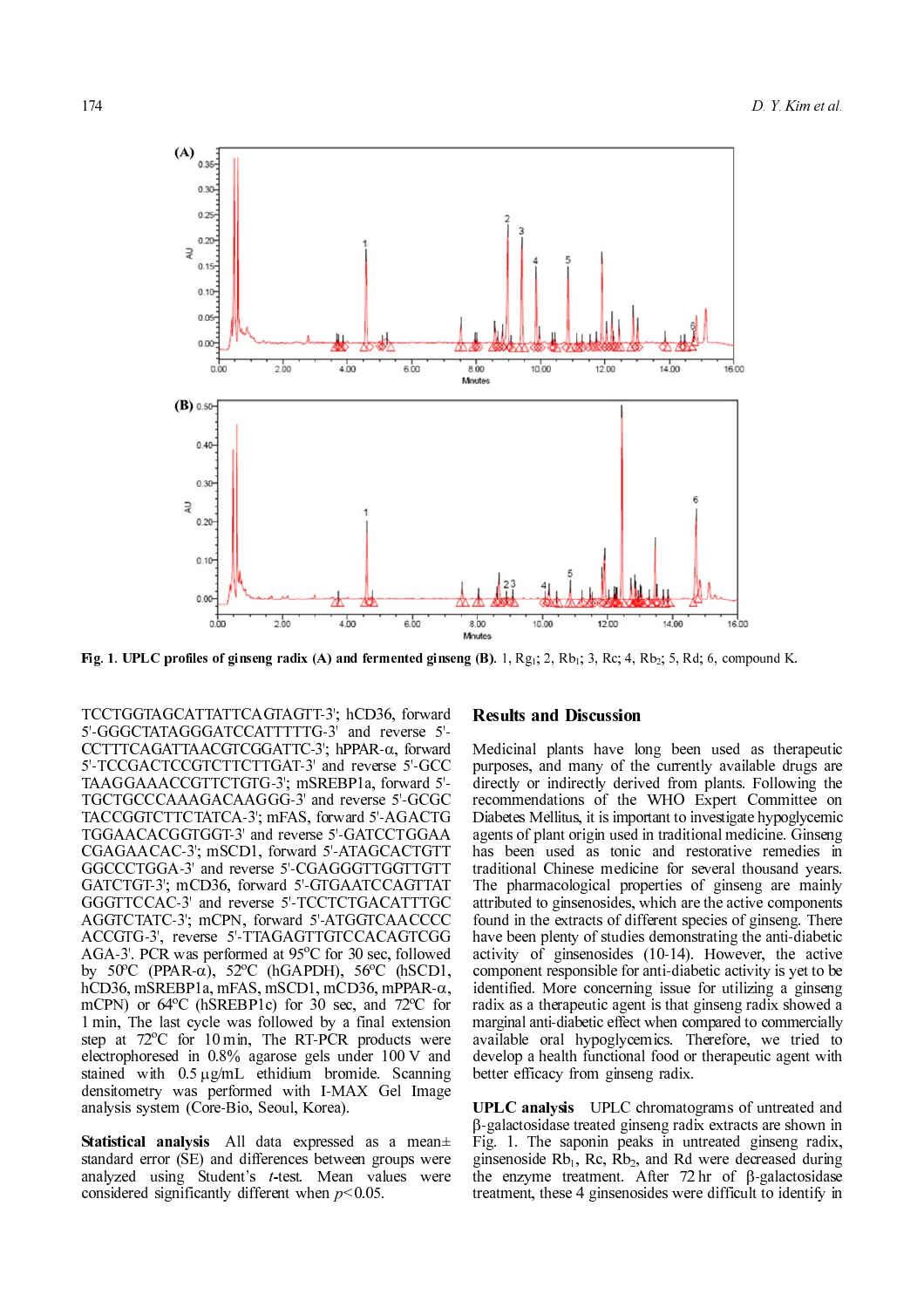

Fig. 2. Cellular toxicity of FG. Various concentrations of FG (50- <sup>500</sup> µg/mL) were treated on HepG2 cells for 24 hr. Cell viability was measured by cell cytotoxicity assay.

the chromatogram (Fig. 1B). On the other hand, compound K (peak 6) was appeared during the enzyme process. Compound K, an intestinal metabolite of panaxadiol ginsenosides, may be one of active components for pharmacological effects of FG. Recently, we reported that compound K significantly decreased the fasting blood glucose levels in C57BL/KsJ db/db mice through enhancing insulin secretion and improving insulin resistance (10). In addition, compound K was shown to stimulate AMPK

phosphorylation in HepG2 and C2C12 cells (unpublished data). Having these preliminary results we attempt to explore whether FG stimulates AMPK activity in HepG2 cells and shows an anti-diabetic activity in C57BL/Ks $\overrightarrow{J}$  db/ db mice.

In vitro study/Effects of FG on cell cytotoxicity To examine cellular toxicity of FG, various concentrations of FG (50-500 µg/mL) were treated on HepG2 cells for 24 hr. As shown in Fig. 2, FG did not show any cellular toxicity up to 500 µg/mL concentration and thus concentrations from 50 to 500 μg/mL of FG were employed in *in vitro* studies.

In vitro study/Effects of FG on AMPK phosphorylation To investigate whether phosphorylation of AMPK was induced by FG, HepG2 cells were treated with 500 µg/mL of FG for up to 24 hr (Fig. 3). After each time point, the cells were harvested and total cell lysates were extracted. The phosphorylation state of  $\alpha$  subunit of AMPK  $(AMPK\alpha)$  was noted by immunoblotting phospho-Thr-172 AMPK antibody. Compared to the basal level  $(0 \text{ time})$ , FG markedly stimulated the phosphorylation of AMPK in a time dependent manner (Fig. 3A, 3B). No change in the expression of endogenous AMPKα was noted by immunoblotting AMPKα2 antibody. Being an immediate substrate of AMPK, we also examined whether ACC is phosphorylated by FG. As shown in Fig. 3A, ACC was significantly phosphorylated in a time dependent manner,



Fig. 3. Effects of FG on AMPK and ACC phosphorylations in HepG2 cells. HepG2 cells were treated with FG 500 µg/mL for the indicated times (A) and the phosphorylation levels of AMPK and ACC were quantified and normalized to total AMPK protein (B). HepG2 cells were treated with different concentrations (100-500 µg/mL of FG for 24 hr (C). Effect of compound C on phosphorylations of AMPK and ACC (D). HepG2 cells were pretreated for 2 hr with compound C, and then treated with FG for additional 24 hr.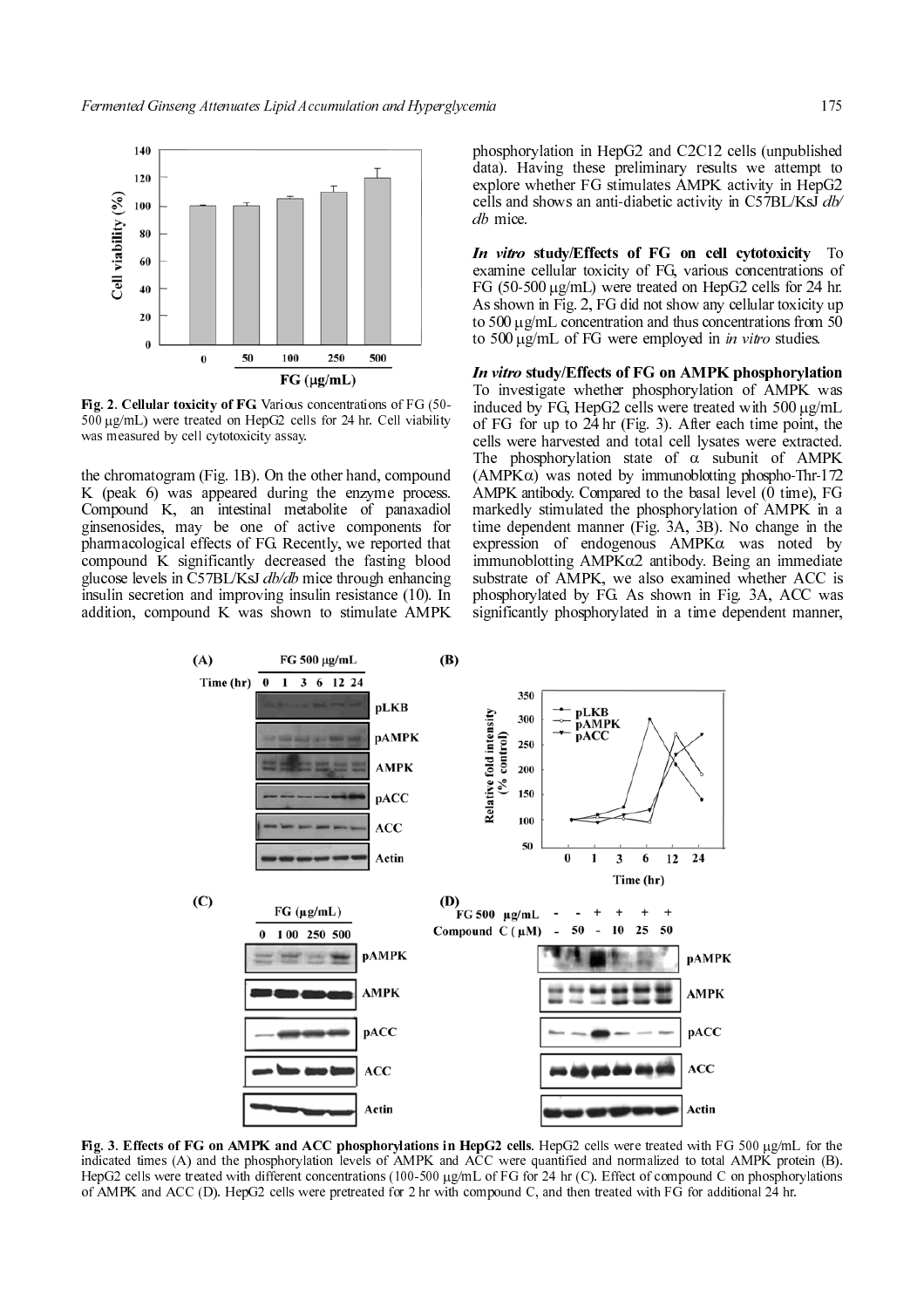

Fig. 4. Effects of FG on lipogenic and lipolytic gene expressions (A) and triglyceride accumulation (B) in HepG2 cells. Cells were treated with 500  $\mu$ g/mL of FG for the indicated times, and gene expressions were determined at each time by RT-PCR. Next, cells were treated with different concentrations of FG for 24 hr, and triglyceride contents were measured as described in the experimental section. Each bar represents the mean $\pm$ SE of triplicate. \*\*\*p<0.001, compared with control.

parallel with AMPK phosphorylation. Next, HepG2 cells were exposed to the indicated concentrations of FG for 24 hr, and AMPK and ACC were phosphorylated by FG in a dose dependent manner (Fig. 3C).

AMPK is a phylogenetically conserved serine/threonine protein kinase which has been proposed to act as a metabolic master switch in response to alterations in cellular energy charge. Once activated, AMPK leads to a concomitant inhibition of energy-consuming biosynthetic pathways and activation of ATP-producing catabolic pathways (19). Among its identified roles, AMPK has been implicated in the control of hepatic glucose and lipid homeostasis by many additional effects both on genes and on short-term regulation of specific enzymes. AMPK phosphorylates multiple targets in the liver in order to acutely switch on alternative catabolic pathways and switch off anabolic pathways. ACC and HMGR were the first enzymes shown to be downstream targets for AMPK (20). ACC is an important rate-controlling enzyme for the synthesis of malonyl-CoA, which is both a critical precursor in the biosynthesis of fatty acids and a potent inhibitor of mitochondrial fatty acid oxidation. Inhibition of ACC by AMPK through phosphorylation leads to a fall in malonyl-CoA content and a subsequent decrease in fatty acid synthesis and increase in mitochondrial fatty acid oxidation via the allosteric regulation of carnitine palmitoyltransferase-1 (CPT-1), which catalyses the entry of long-chain fatty acyl-CoA into mitochondria.

Next, to confirm whether FG activates AMPK we attempted to inhibit the phosphorylations of AMPK and ACC by pharmacological approach. Pretreatment of HepG2 cells with compound  $\overline{C}$ , an AMPK inhibitor (21), significantly attenuated phosphorylations of AMPK and ACC in a dose dependent manner (Fig. 3D). This result suggests that AMPK activation is required for the phosphorylation of ACC. Thus, the activation of AMPK by FG inhibits ACC, decreases malonyl-CoA levels, and leads to stimulation of fatty acid oxidation.

The discovery of AMPK kinases came from the identification of upstream kinases for the sucrose non-

fermenting 1 (SNF1) complex, the yeast orthologue of AMPK. The nearest relative kinases in mammals were LKB1 and calmodulin-dependent protein kinase kinase β (22,23). The major AMPK kinase activity in the liver seems to correspond to LKB1 since it has been shown that deletion of LKB1 in the liver results in a proportional decrease of AMPK phosphorylation rendering AMPK insensitive to stimuli which normally activate it (24). We also tested whether FG phosphorylates LKB1 in HepG2 cells. FG phosphorylated LKB1 in a time dependent manner (Fig. 3A), and phosphorylations of LKB1, AMPK, and ACC were occurred in a sequence (Fig. 3B).

In vitro study/Effects of FG on triglyceride (TG) accumulation and related genes expression It has been reported that the plasma free fatty acid (FFA) elevation and the heterotrophic deposition of TG in the liver and skeletal muscle tissues are closely related to the development of insulin resistance  $(25)$ . Viollet *et al.*  $(19)$  evidently reported that activation of AMPK in the liver leads to the stimulation of fatty acid oxidation and inhibition of lipogenesis (26). Therefore, we investigated the effect of FG on the expression of genes involved in lipogenesis and lipolysis. As shown in Fig. 4A, FG attenuated gene expression of sterol regulatory element-binding protein 1c (SREBP1c), central to the intracellular surveillance of lipid catabolism and de novo biogenesis, in a time dependent manner. Genes for FAS and SCD1, as well known target molecules of SREBP1c, were also marginally suppressed in a time dependent manner. In contrast, gene expression of PPAR- $\alpha$ , responsible for inducing lipid uptake and catabolism, was increased in a time dependent manner. Due to favorable effects on lipogenic and lipolytic gene expressions, FG was expected to reduce TG accumulation in the liver. As shown in Fig. 4B, TG accumulation was decreased by FG in a dose dependent manner. Compared to the basal level, fat storage was reduced to  $20\%$  at 500  $\mu$ g/mL of FG. Together, these data strongly suggest that FG attenuates TG accumulation through regulation of gene expression involved in lipogenesis and lipolysis.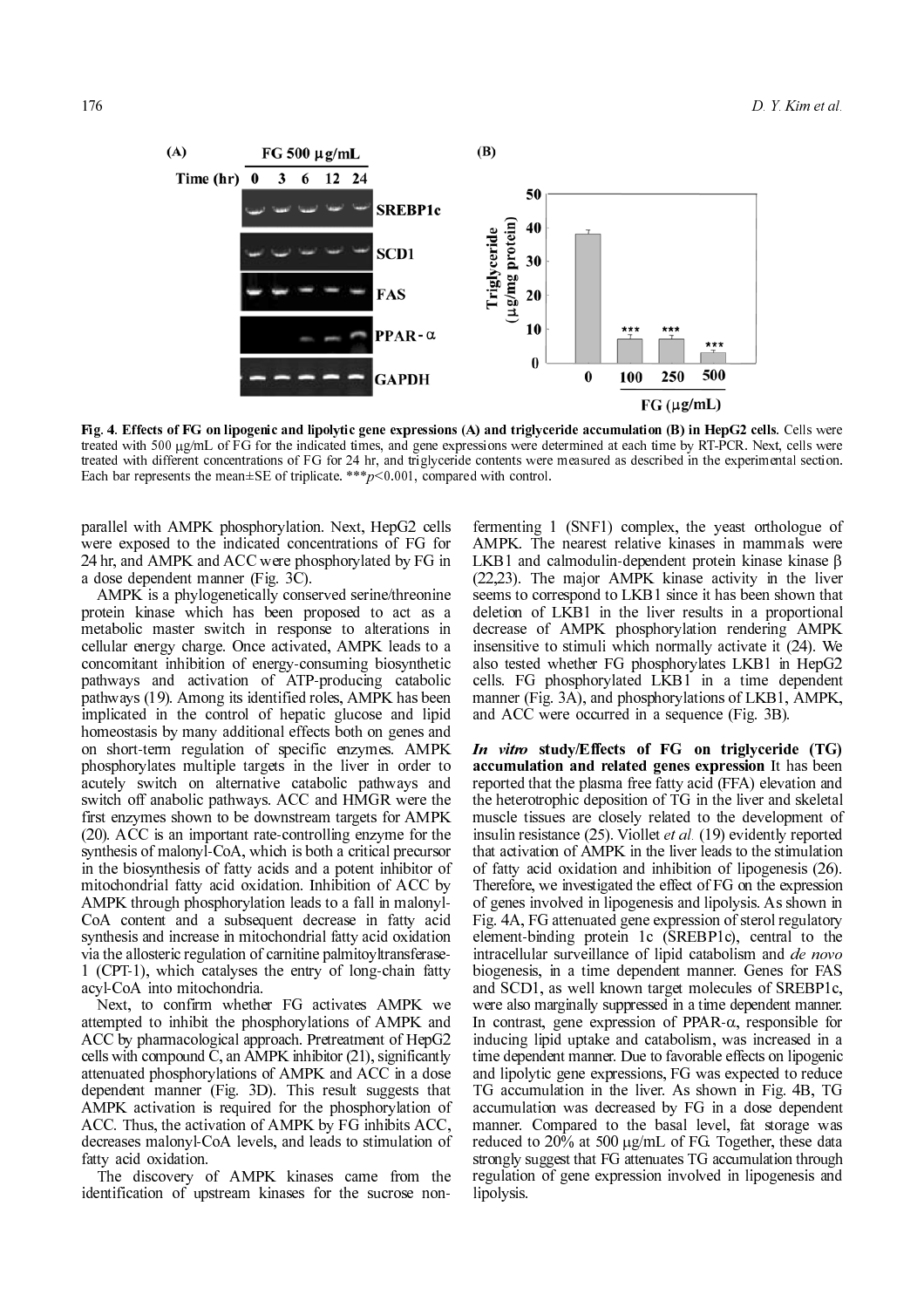| Parameter                   | DC                 | FGL $(100 \text{ mg/kg})$ | FGH $(200 \text{ mg/kg})$ | MET $(300 \text{ mg/kg})$ |
|-----------------------------|--------------------|---------------------------|---------------------------|---------------------------|
| Plasma glucose (mM)         | $15.8 \pm 0.9$     | $9.3 \pm 0.6$ **          | $11.3 \pm 0.9**$          | $49 \pm 0.5***$           |
| Plasma Insulin $(\mu U/mL)$ | $295.7 \pm 21.1$   | $356.7 \pm 27.9$          | $386.8 \pm 17.7*$         | $343.0 \pm 37.0$          |
| <b>HOMA-IR</b>              | $217.9 \pm 24.3$   | $146.0 \pm 9.6*$          | $192.0 \pm 8.0$           | $76.7 \pm 13.9$ **        |
| $HbAlc$ (% of total $Hb$ )  | $7.0 \pm 0.2$      | $5.8 \pm 0.2$ **          | $6.2 \pm 0.1*$            | $5.7 \pm 0.2$ **          |
| Leptin $(ng/mL)$            | $54.5 \pm 1.3$     | $58.2 \pm 0.4*$           | $58.1 \pm 0.5*$           | $57.6 \pm 1.1$            |
| Adiponectin $(mg/mL)$       | $32.5 \pm 1.7$     | $31.3 \pm 2.1$            | $31.8 \pm 2.3$            | $27.9 \pm 2.4$            |
| $TG$ (mg/dL)                | $94.9 \pm 9.4$     | $85.6 \pm 0.9$            | $105.8 \pm 3.8$           | $65.4 \pm 4.9*$           |
| $NEFA$ (Eq/L)               | $2,179.3 \pm 78.0$ | $2,093.8 \pm 94.1$        | $2,032.7 \pm 179.3$       | $1,936.3 \pm 204.5$       |

Table 1. Metabolic pharameters in FG-treated db/db mice

In vivo study/Effects of FG on metabolic parameters Table 1 shows the effects of FG on metabolic parameters in diabetic db/db mice treated for 10 weeks. When the fasting plasma glucose levels were measured at the end of the experiment, all treatment groups [FGL;  $9.3\pm0.6$  mM  $(p<0.001)$ , FGH;  $11.3\pm0.9$  mM ( $p<0.01$ ), MET;  $4.9\pm0.5$  mM ( $p<0.01$ )] showed significantly decreased plasma glucose levels, when compared to the DC group  $(15.8\pm0.9 \text{ mM})$ . The plasma insulin level was also detected. Compared to  $295.7 \pm 21.1$   $\mu$ U/mL in DC group, the plasma insulin concentrations of FGL, FGH, MET were 356.7±27.9 µU/mL, 386.8±17.7 µU/mL ( $p$ <0.05),  $343.0 \pm 37.0 \,\mu\text{U/mL}$ , respectively. With the plasma glucose and insulin levels in each group, insulin resistance index was calculated using the equation described in Materials and Methods. Compared to the DC group, insulin resistance index (HOMA-IR) of the FG-treated groups (FGL, FGH) were significantly decreased by 33 and 12%  $(p<0.05)$ , respectively. HbA1c levels were also decreased by 1.2%

 $(p<0.01)$  in the FGL group and 0.8%  $(p<0.01)$  in FGH group compared to that of DC group. Although there were no significant differences in plasma adiponectin levels between DC and FG-treated groups, plasma leptin levels of FG-treated groups were increased by 7% when compared to the DC group. In the meantime, there were no differences in plasma TG and non-esterified fatty acid (NEFA) level between DC and FG-treated groups.

In vivo study/Effects of FG on protein and gene expressions in liver and skeletal muscle FG stimulates the phosphorylations of AMPK in liver (Fig. 5A) and skeletal muscle (Fig. 5B). GLUT4 protein expression in skeletal muscle was also enhanced in FGL and FGH treated groups. Next, we investigated the effect of FG on the expression of genes associated with lipogenesis and lipolysis in liver. As shown in Fig. 5C, gene expressions of SREBP1a, SCD1, and FAS were reduced in FG-treated groups, when compared to DC. In contrast, gene expressions



Fig. 5. Effects of FG on AMPK expression in liver (A) and skeletal muscle (B), and lipogenic (C) and lipolytic (D) genes expressions in liver of db/db mice.